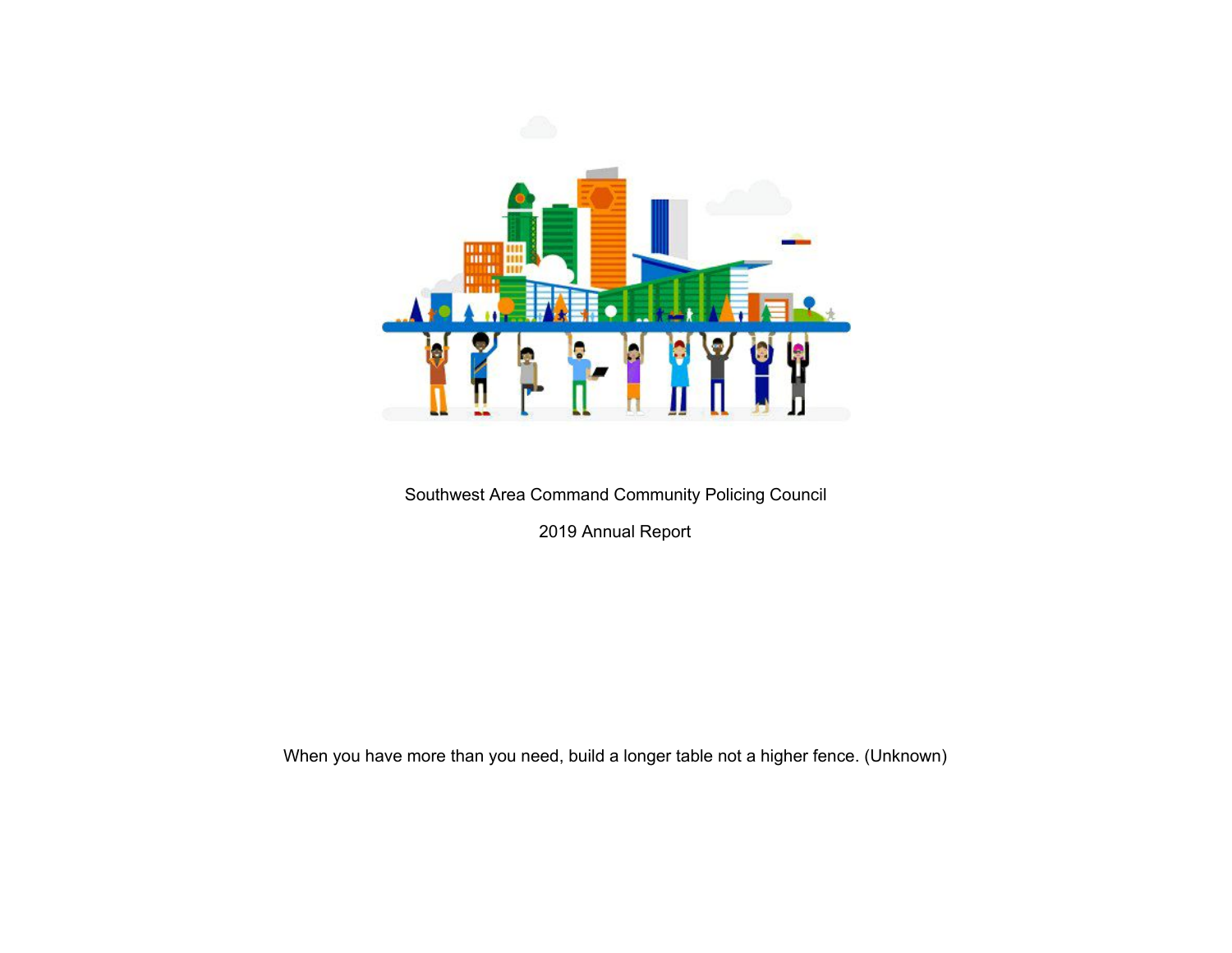The SW Community Policing Council continued to struggle through the year 2019. By August 2019, experienced council members had resigned except for one member with one (1) year experience and one with six (6) months experience. The previous leaders of the SW CPC made no effort to "educate" new members as to the purpose of a Community Policing Council.

The SW CPC was fortunate to have five people request to join the council during 2019. One request was ignored by the previous chairperson and vice-chairperson. The current members have been unable to locate that person. The other four were contacted and invited to be a member of the SW CPC. One 25 - 34-year-old accepted a job in California so withdrew his request. Another 25 - 35-year-old determined he did not have enough free-time to actively participate in the functions of the SW CPC. The other two were accepted into the council.

## The council consists of:

- 1. a millennial who moved to Albuquerque in April 2019 to create a church and support community activism. The Multiply Church will have its maiden public service in January 2020. His caregiving, along with his wife, includes two (2) children. He serves in the position of chairperson.
- 2. a member of the Rape Crisis Center of Central New Mexico and Kaseman Behavioral Health. Born and raised in the SW area of Albuquerque, she is working to improve our community through outreach to increase the size of our committee. She is also helping to increase attendance by residents and business owners.
- 3. a 26-year retired Navy veteran that works diligently to improve the plight of veterans such as working with Legislatures to pass a tax deduction for Military

retirement pay. The current bill is SB -169. As a member of American Legion Post 13, he is a member of the Honor Guard providing military honors for Veterans funerals. As a Legion Rider, he provides funeral escorts. He is a member of the Honor Flight which raises funds to take 25 veterans to Washington D.C. to see their Memorials. He is also a member and the treasurer for the United Veterans Council of New Mexico. In addition, he is very busy with his many volunteer activities and is the primary caregiver for his 83-year-old father. His partner assists with the care of the father

4. a person that moved back to Albuquerque with the intention of opening a store - "Imogene's Place *for dressing children like children*…." Instead, she became involved in Get Out The Vote (GOTV) and the SW Community Policing Council. Her passion, when she can't be sewing, is to help her neighbors know that they are a valued member of the community and that they each possess a "super-power" which is their vote. She is the caregiver for her 75-year-old brother that is afflicted with Cerebral Palsy from birth at home in Fence Lake NM.

The SW CPC has three (3) pending requests to become members of the council. They will be moved into membership as quickly as possible.

The SW CPC was unable to make any recommendations during the calendar year of 2019. The SW CPC has two members new to Albuquerque. At the January 2020 meeting, individuals involved with the drafting of the CASA and creation of the CPCs will be invited to "teach" the SW CPC what we should be striving for.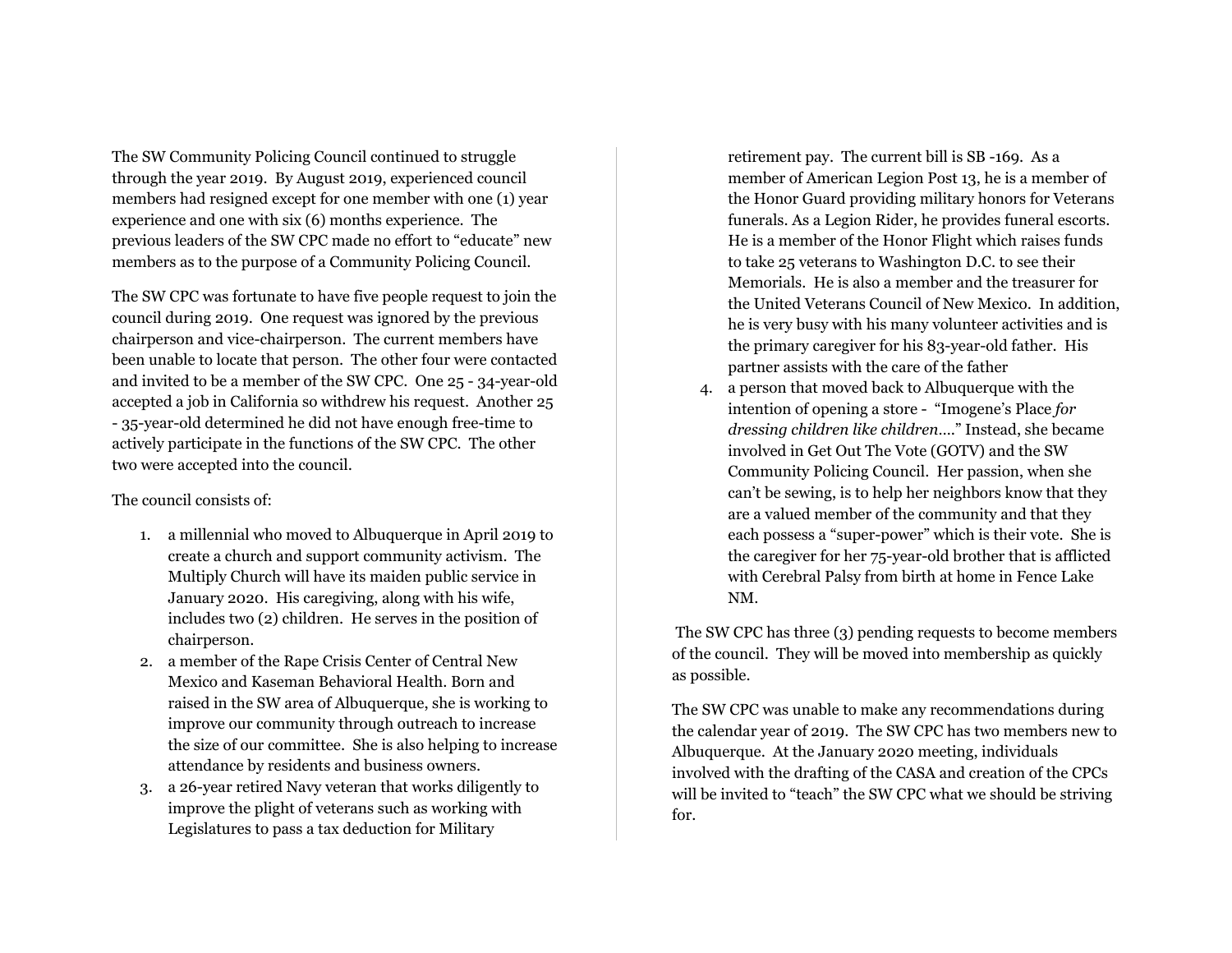The SW CPC has worked to attend as many meetings such as Amici, etc. as possible. The same effort has been put forth for attending courtroom proceedings.

The goal of the SW CPC is to continue to learn and grow into a group that bridges the chasm between the residents, businesses, and APD in the SW Area Command.

We have discovered resources for developing a message that will resonate with the largely Hispanic residents in the SW AC. We

want to demonstrate that constitutional community policing involves them as an active participant.

Sincerely,

The SW CPC Steve Schmidt Christopher Sedillo

Stephanie Griego Wanda Harrison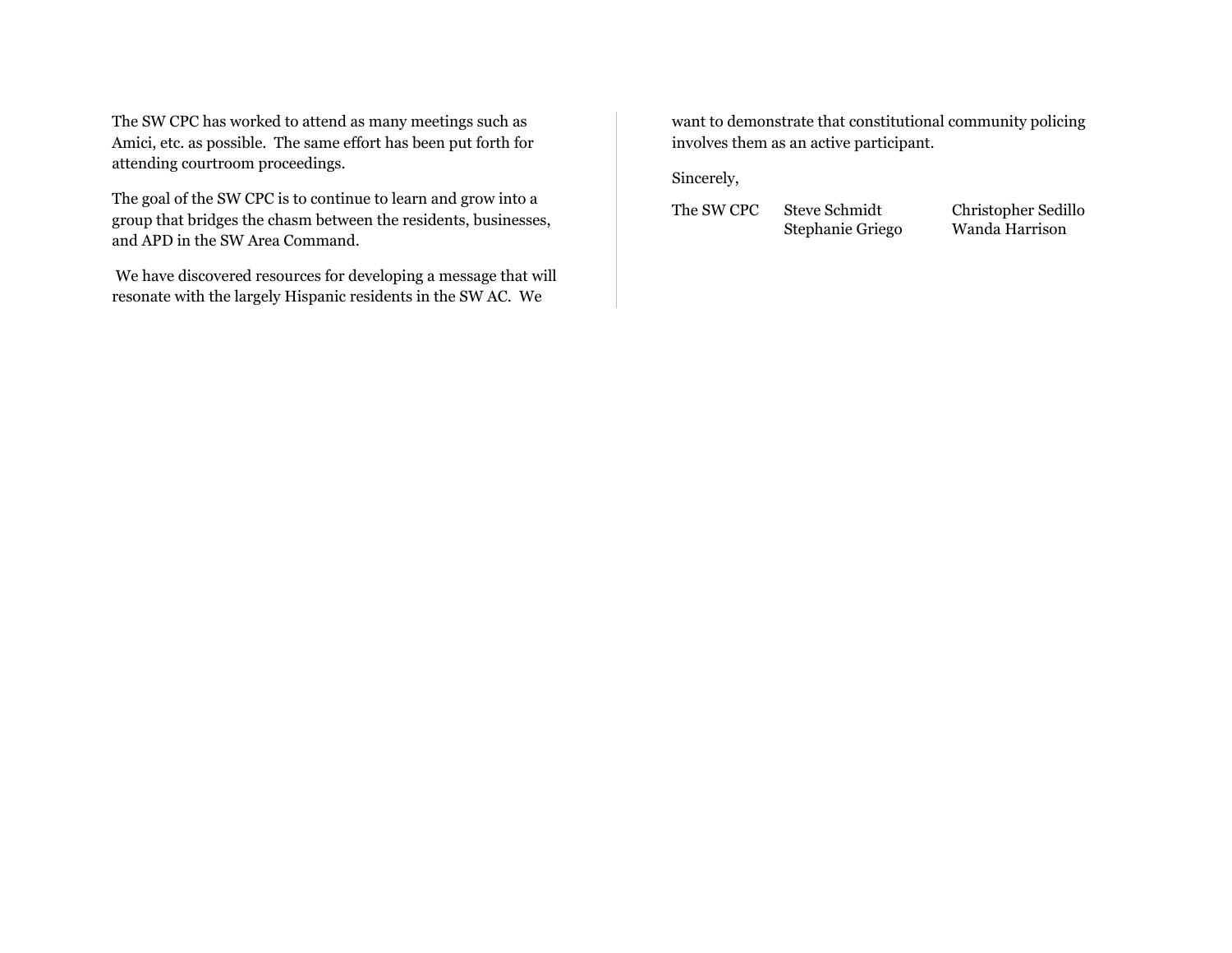| Month                                                                                                                      | Gender<br><b>Identification</b> | Race                                                            | Age                     | <b>Education</b>                                                         | Program                                                                                      | <b>Attendance</b>                            |
|----------------------------------------------------------------------------------------------------------------------------|---------------------------------|-----------------------------------------------------------------|-------------------------|--------------------------------------------------------------------------|----------------------------------------------------------------------------------------------|----------------------------------------------|
| January<br>Don Burns<br><b>Father Michael</b><br>Zocholl<br>John Russo, Esq.<br>Christopher Sedillo                        | 4 Male                          | <b>WHITE</b><br>3 Male<br><b>HISPANIC</b><br>1 Male             | Unknown<br>55 years old | Unknown<br>1 Navy<br>Veteran                                             | Sgt. Larry Middleton<br>explained the<br>Problem Response<br>Team<br>Wanda Harrison<br>added | 3 CPC<br>1 excused<br>2 residents<br>5 APD   |
| February<br>Don Burns<br><b>Father Michael</b><br>Zocholl<br>John Russo, Esq.<br>Christopher Sedillo<br>Wanda Harrison     | 4 Male<br>1 Female              | <b>WHITE</b><br>3 Male<br>1 Female<br><b>HISPANIC</b><br>1 Male | Unknown<br>Female 65+   | Unknown<br>1 Female<br>High School<br>+ tech school<br>1 Navy<br>Veteran | Lt. Jen Chacon,<br>Compliance Bureau<br><b>Explained the CASA</b><br>and the IMR-8           | 5 CPC<br>10 residents<br>6 APD               |
| <b>March</b><br>Don Burns<br><b>Father Michael</b><br>Zocholl<br>John Russo, Esq.<br>Christopher Sedillo<br>Wanda Harrison |                                 |                                                                 |                         |                                                                          | Detective<br>Otzenberger and<br>Michelle English<br>Spoke about<br>recruitment               | 3 CPC<br>2 unexcused<br>2 residents<br>8 APD |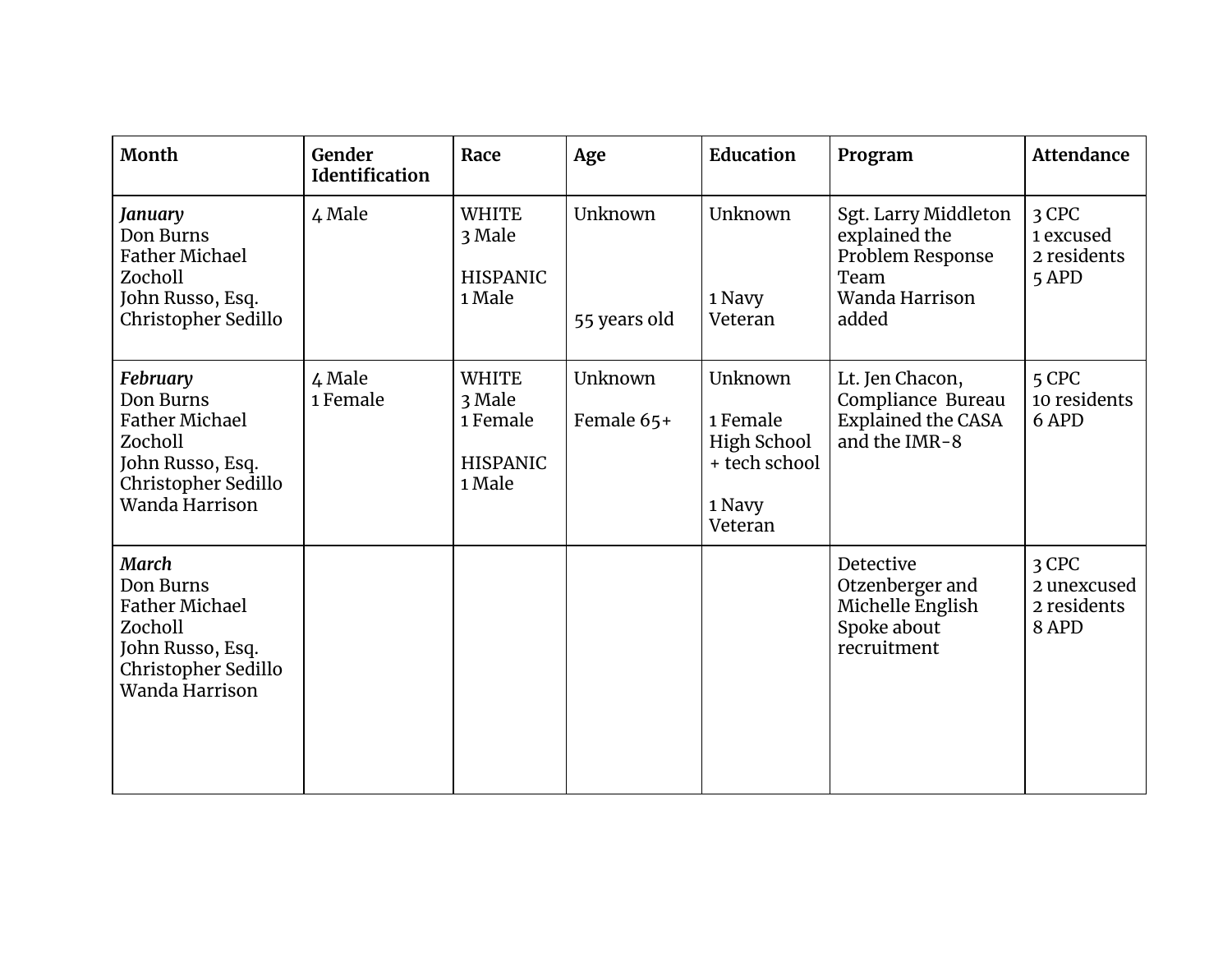| Month                                                                                                                        | Gender<br>Identification | Race                                                            | Age                                     | <b>Education</b> | Program                                                                                                 | <b>Attendance</b>                            |
|------------------------------------------------------------------------------------------------------------------------------|--------------------------|-----------------------------------------------------------------|-----------------------------------------|------------------|---------------------------------------------------------------------------------------------------------|----------------------------------------------|
| April<br>Don Burns<br><b>Father Michael</b><br>Zocholl<br>John Russo, Esq.<br>Christopher Sedillo<br>Wanda Harrison          |                          |                                                                 |                                         |                  | Communication<br>Director Erika<br>Wilson<br>Spoke about the call<br>center and dialing<br>911/242-cops | 5 CPC<br>4 residents<br>4 APD                |
| May<br>Don Burns<br><b>Father Michael</b><br>Zocholl<br>Christopher Sedillo<br>Wanda Harrison<br>John Russo Esq.<br>Resigned | 3 Male<br>1 Female       | <b>WHITE</b><br>2 Male<br>1 Female<br><b>HISPANIC</b><br>1 Male | Unknown<br>1 Female 65+                 |                  | Don Lewis, RTCC<br>Supervisor<br>Spoke about the Real<br>Time Crime Center                              | 4 CPC<br>8 residents<br>8 APD                |
| June<br>Don Burns<br>Christopher Sedillo<br>Wanda Harrison<br>Michael Zocholl<br>resigned                                    | 2 Male<br>1 Female       | <b>WHITE</b><br>1 Male<br>1 Female<br><b>HISPANIC</b><br>1 Male | Unknown<br>1 Female $65+$<br>1 Male 55+ |                  | Mizel Garcia, Special<br>Investigation<br>Division Spoke<br>about NIBIN, Shot<br>Spotter, and LEAD      | 2 CPC<br>1 unexcused<br>9 residents<br>8 APD |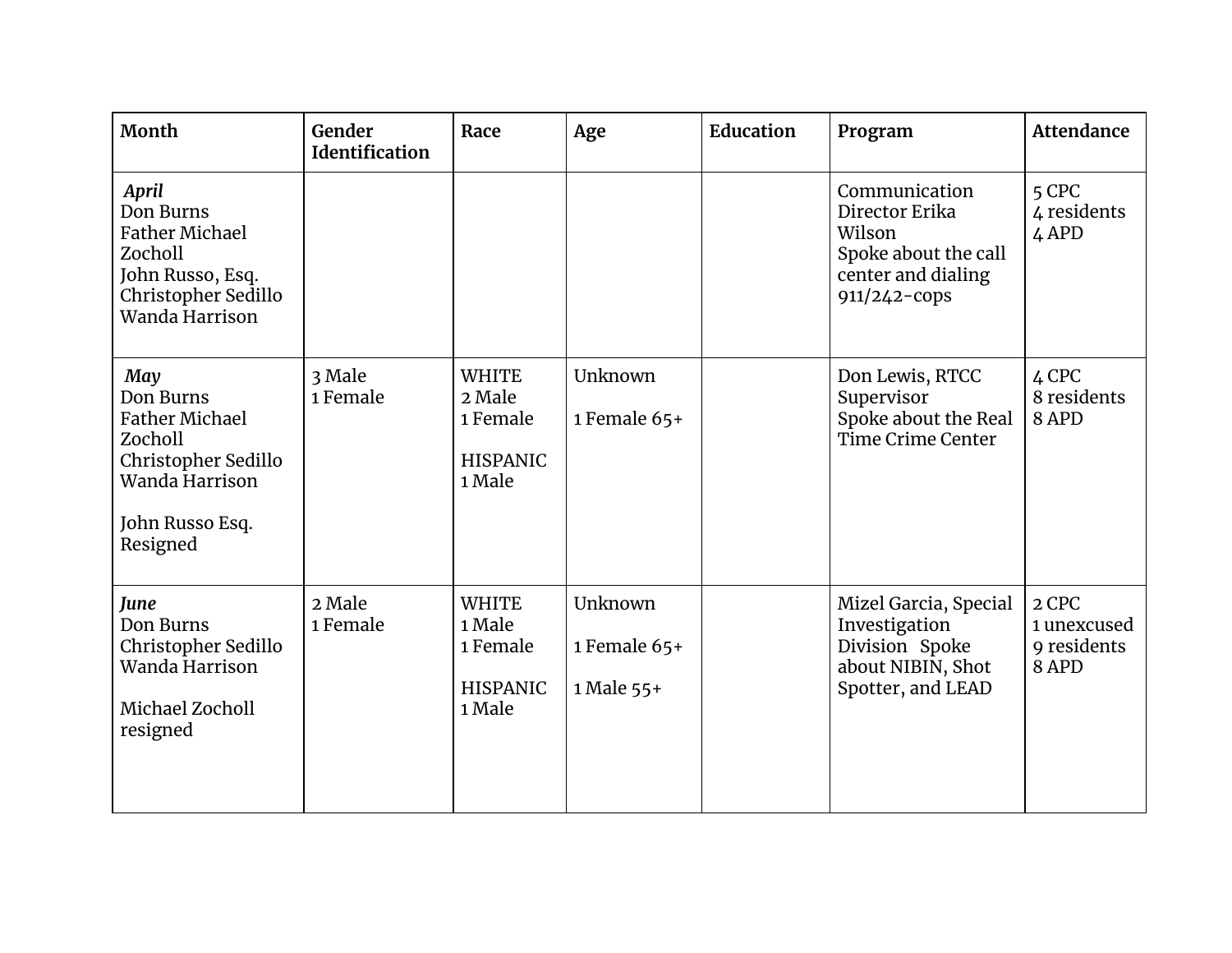| Month                                                                                              | Gender<br><b>Identification</b> | Race                                                                        | Age                                                                                        | Education                                                      | Program                                                                                                                                                                                                                                                                   | <b>Attendance</b>                                                     |
|----------------------------------------------------------------------------------------------------|---------------------------------|-----------------------------------------------------------------------------|--------------------------------------------------------------------------------------------|----------------------------------------------------------------|---------------------------------------------------------------------------------------------------------------------------------------------------------------------------------------------------------------------------------------------------------------------------|-----------------------------------------------------------------------|
| July<br>Christopher Sedillo<br>Wanda Harrison<br>Don Burns<br>resigned                             | 1 Male<br>1 Female              |                                                                             |                                                                                            |                                                                | Report of the<br>statistics                                                                                                                                                                                                                                               | 2 CPC<br>11 residents<br>6 APD                                        |
| <b>August</b><br>Christopher Sedillo<br>Wanda Harrison<br>Stephanie Griego<br><b>Steve Schmidt</b> | 2 Male<br>2 Female              | <b>WHITE</b><br>1 Female<br>1 Male<br><b>HISPANIC</b><br>1 Female<br>1 Male | Unknown<br>Female 65+<br>Female<br>$55 - 64$<br>1 Male<br>$25 - 34$<br>1 Male<br>$55 - 64$ | <b>New</b><br>members:<br>Female<br>16 yrs.<br>Male<br>14 yrs. | Steven Schmidt and<br>Stephanie Griego<br>accepted as council<br>members. Schmidt<br>elected to complete<br>Don Burns term as<br>Chair; Sedillo elected<br>to complete the term<br>of Father Michael<br>Zocholl<br>Commander Byrd<br>spoke about use of<br>force training | $2$ CPC +<br>Additional<br>two(2)<br>accepted<br>3 residents<br>8 APD |
| September<br>Christopher Sedillo<br>Wanda Harrison<br>Stephanie Griego<br><b>Steve Schmidt</b>     |                                 |                                                                             |                                                                                            |                                                                | Chief Judge<br>Whitaker, Chief<br>Judge Engle, & Judge<br>Murphy + Gilbert<br>Jaramillo, Director<br>Diversion Program<br>spoke about the<br>perceived "catch &<br>release" in ABQ                                                                                        | 4 CPC<br>3 judges<br>3 court<br>personnel<br>5 APD<br>13 residents    |